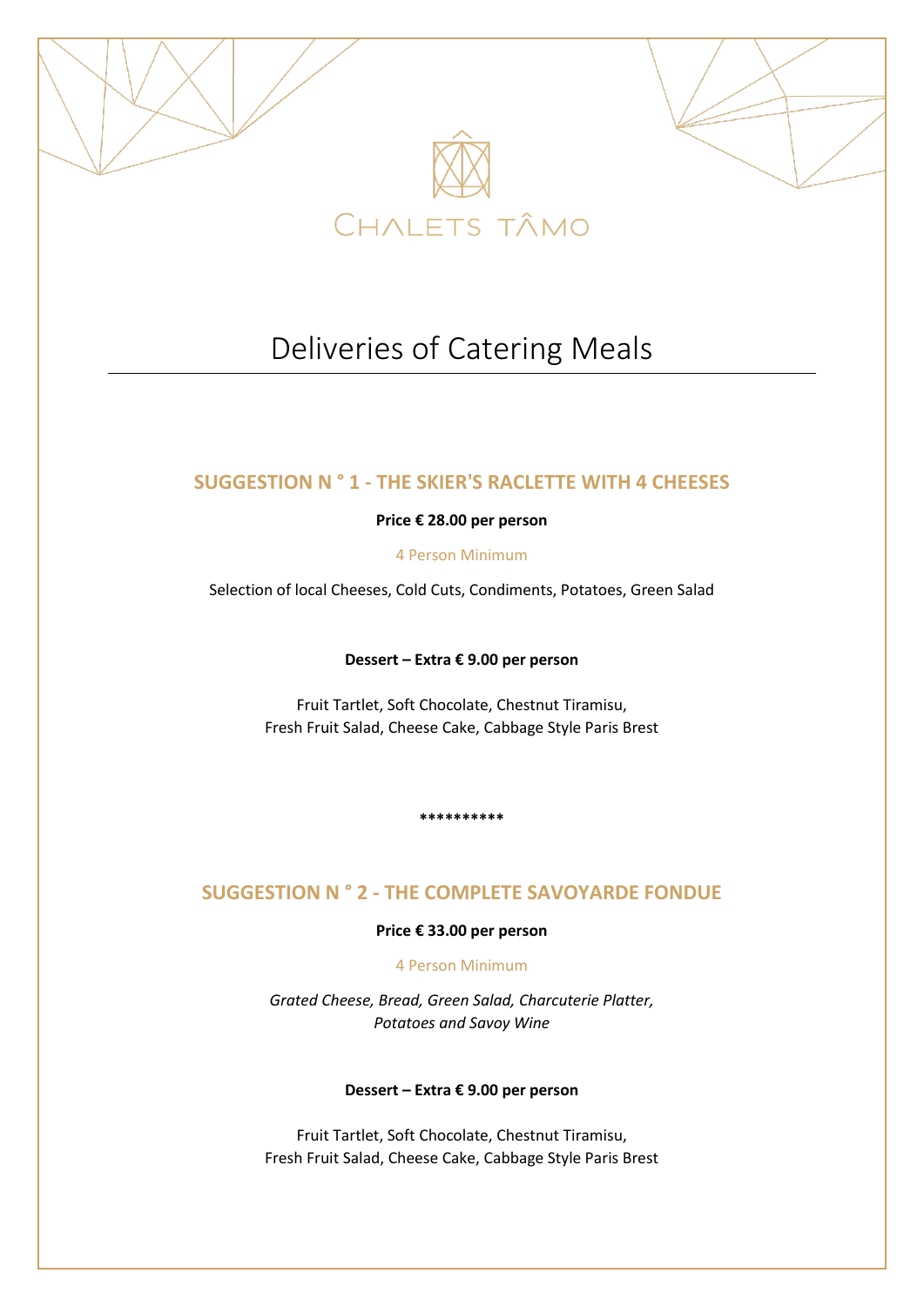# **SUGGESTION N ° 3 - THE SKIER'S BRASERADE WITH 4 MEATS**

### **Price € 38.00 per person**

### 4 Person Minimum

*Beef, Poultry, Pluma & Duck Breast, Condiments, Gratin Dauphinois, Green Salad*

#### **Dessert – Extra € 9.00 per person**

Fruit Tartlet, Soft Chocolate, Chestnut Tiramisu, Fresh Fruit Salad, Cheese Cake, Cabbage Style Paris Brest

**\*\*\*\*\*\*\*\*\*\***

# **SUGGESTION N ° 4 - SAVOYARD SPECIALTIES**

**Price € 25.00 per person**

*Reblochon Tartiflette or Croziflette, Green Salad*

### **Dessert – Extra € 9.00 per person**

Fruit Tartlet, Soft Chocolate, Chestnut Tiramisu, Fresh Fruit Salad, Cheese Cake, Cabbage Style Paris Brest

**\*\*\*\*\*\*\*\*\*\***

# **SUGGESTION N ° 5 - THE PASTA**

**Price € 23.00 per person**

Beef Lasagna or Vegetarian Lasagna or Bolognese Tagliatelle

#### **Extra Starter**

Green Salad, Nuts & Cheese (for 2) **- € 22.00** Tomato Mozzarella Salad (for 2) **- € 25.00** Soup of the Day **- € 15.00** Crispy Snail Spring Rolls **- € 20.00** Smoked Salmon Cannelloni, Vodka Cream **- € 25.00** Homemade Duck Foie Gras & Chutney **- € 30.00**

## **Dessert – Extra € 9.00 per person**

Fruit Tartlet, Soft Chocolate, Chestnut Tiramisu, Fresh Fruit Salad, Cheese Cake, Cabbage Style Paris Brest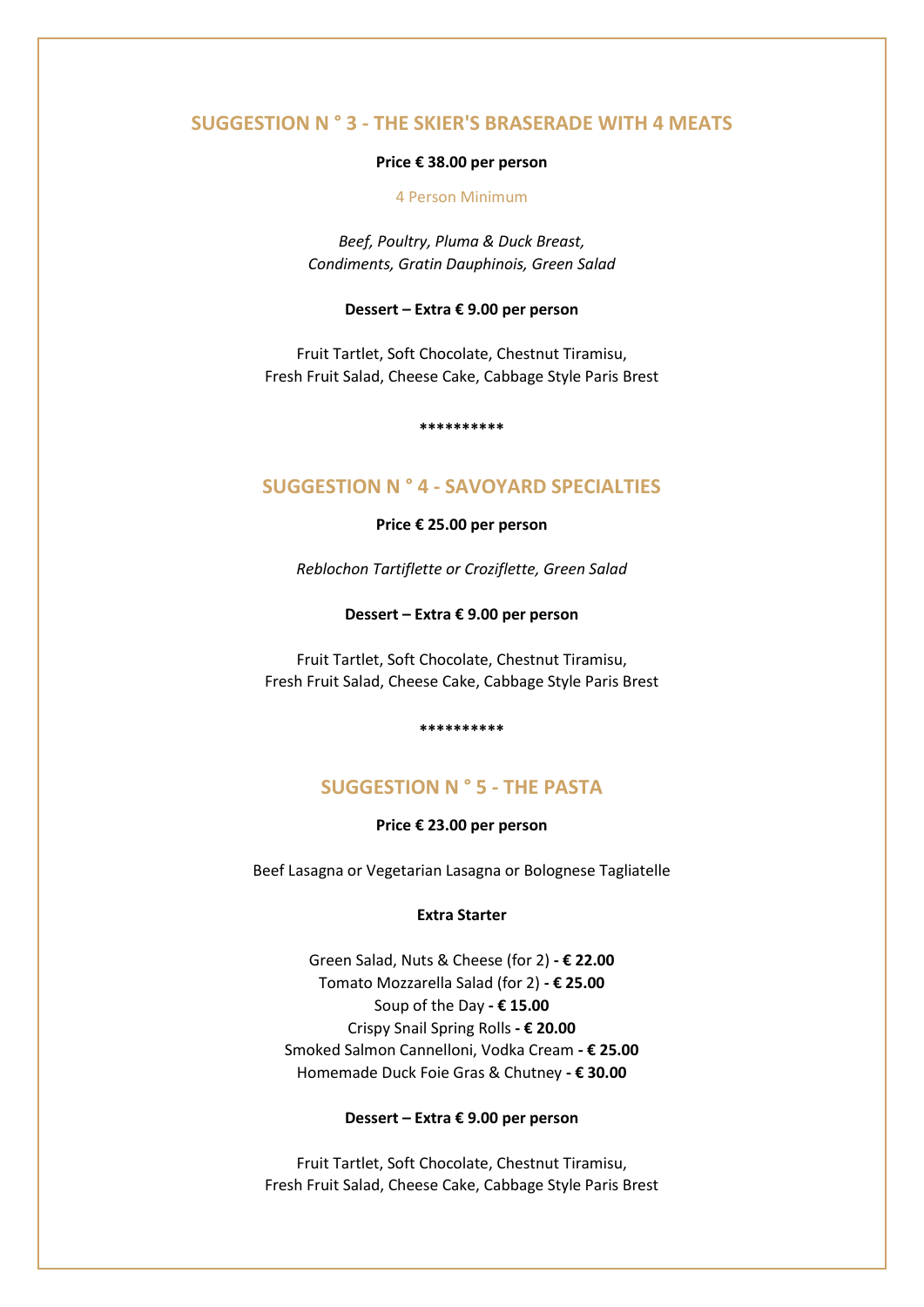# **SUGGESTION N ° 6 – MUSHROOMS**

### **Price € 23.00 per person**

Tagliatelle with Morel Sauce or Cep and Parmesan Risotto

### **Extra Starter**

Green Salad, Nuts & Cheese (for 2) **- € 22.00** Tomato Mozzarella Salad (for 2) **- € 25.00** Soup of the Day **- € 15.00** Crispy Snail Spring Rolls **- € 20.00** Smoked Salmon Cannelloni, Vodka Cream **- € 25.00** Homemade Duck Foie Gras & Chutney **- € 30.00**

#### **Dessert – Extra € 9.00 per person**

Fruit Tartlet, Soft Chocolate, Chestnut Tiramisu, Fresh Fruit Salad, Cheese Cake, Cabbage Style Paris Brest

#### **\*\*\*\*\*\*\*\*\*\***

# **SUGGESTION N°7 – FISH**

#### **Prix € 28,00 par personne**

Sea bream fillet, green juice or, salmon steak in foil or, Sea bass fillet, Saffron sauce **– Extra € 4.00 per person**

### TOPPING OF YOUR CHOICE

Gratin Dauphinois / Fried vegetables / Risotto Parmesan / Risotto Truffle **(+ 6 €)** Mashed Potatoes / Mashed potatoes **(+ 6 €)** / Polenta with porcini mushrooms **(+ 4 €)**

### **Extra Starter**

Green Salad, Nuts & Cheese (for 2) **- € 22.00** Tomato Mozzarella Salad (for 2) **- € 25.00** Soup of the Day **- € 15.00** Crispy Snail Spring Rolls **- € 20.00** Smoked Salmon Cannelloni, Vodka Cream **- € 25.00** Homemade Duck Foie Gras & Chutney **- € 30.00**

### **Dessert – Extra € 9.00 per person**

Fruit Tartlet, Soft Chocolate, Chestnut Tiramisu, Fresh Fruit Salad, Cheese Cake, Cabbage Style Paris Brest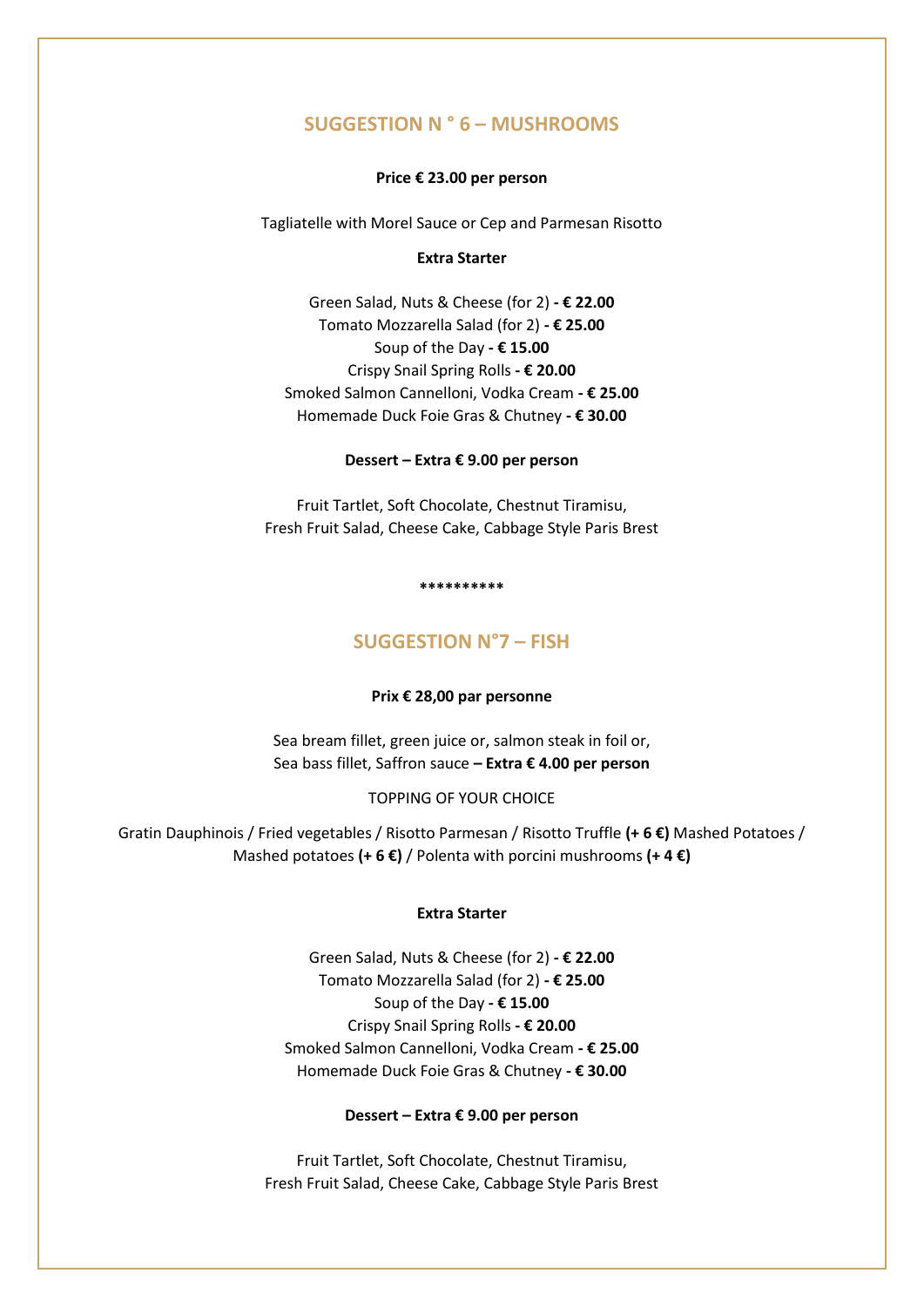# **SUGGESTION N ° 8 – MEAT**

### **Prix € 31,00 par personne**

Balsamic Duck Breast or Thai Chicken Supreme or,

Beef Filet with Morels **- Extra € 8.00 per person**

TOPPING OF YOUR CHOICE

Gratin Dauphinois / Fried vegetables / Risotto Parmesan / Risotto Truffle **(+ 6 €)** Mashed Potatoes / Mashed potatoes **(+ 6 €)** / Polenta with porcini mushrooms **(+ 4€)**

## **Extra Starter**

Green Salad, Nuts & Cheese (for 2) **- € 22.00** Tomato Mozzarella Salad (for 2) **- € 25.00** Soup of the Day **- € 15.00** Crispy Snail Spring Rolls **- € 20.00** Smoked Salmon Cannelloni, Vodka Cream **- € 25.00** Homemade Duck Foie Gras & Chutney **- € 30.00**

**Dessert – Extra € 9.00 per person**

Fruit Tartlet, Soft Chocolate, Chestnut Tiramisu, Fresh Fruit Salad, Cheese Cake, Cabbage Style Paris Brest

**\*\*\*\*\*\*\*\*\*\***

# **SUGGESTION N ° 9 - BISTROT DISHES**

**Price per person**

## **Starters**

Fresh goat cheese and vegetables, s*alad and romesco vinaigrette* **- € 19,00**

Salmon sashimi - *Soja, pickled vegetables and apple jelly* **- € 22,00**

Burratina cheese and avocado - *Pesto and little gem lettuce* **- € 22,00**